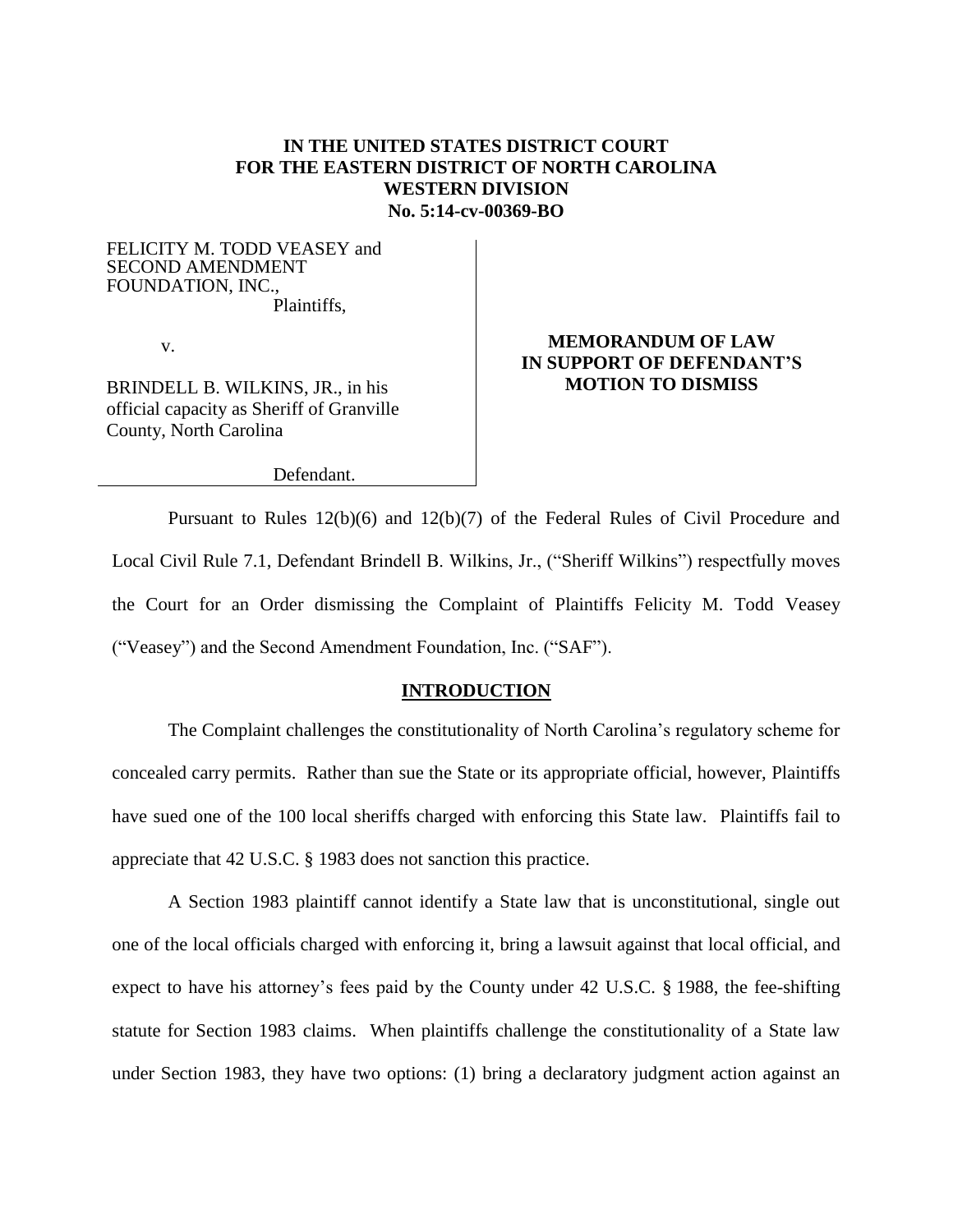appropriate State official in federal court<sup>1</sup>; or (2) bring a declaratory judgment against the State directly in state court. There is no "third option" of traveling from county to county, filing up to 100 lawsuits against all of North Carolina's local sheriffs, and collecting attorney's fees from each County as a "prevailing party" under 42 U.S.C. § 1988. As the U.S. Supreme Court and the Fourth Circuit have made clear, that is not how Section 1983 works. For this reason alone, the Complaint should be dismissed in its entirety so that Plaintiffs can properly re-file this lawsuit against an appropriate Defendant.

For similar reasons, the Complaint should be dismissed for failure to join the State as a necessary party and because Plaintiffs failed to file the statutorily-required Notice of Constitutional Question and serve it on the State. In addition, while the Court need not reach the constitutional issues on the merits, Plaintiffs' Second Amendment challenge (Count 2) should be dismissed because the carrying of concealed firearms is not protected by the Second Amendment.

Plaintiffs' Complaint should be dismissed in its entirety.

 $\overline{a}$ 

## **STATEMENT OF RELEVANT FACTS<sup>2</sup>**

Under North Carolina law, one of the criteria for obtaining a concealed carry permit is U.S. citizenship. *See* N.C. Gen. Stat. § 14-415.12(a)(1). Plaintiff Veasey is not a U.S. citizen and desires a concealed carry permit. (Complaint at ¶ 8-10). Plaintiff SAF is a Washington State organization with 650,000 members nationwide that advocates in favor of firearm ownership and possession. SAF alleges a tenuous connection with the instant dispute, stating

<sup>&</sup>lt;sup>1</sup> In doing so, a Section 1983 Plaintiff can seek prospective relief under *Ex Parte Young*, 209 U.S. 123 (1908), thus avoiding the Eleventh Amendment's prohibition against suing the State directly in federal court.

<sup>&</sup>lt;sup>2</sup> For purposes of a 12(b)(6) motion, Sheriff Wilkins is required to accept as true the wellpleaded factual allegations of the Complaint. Therefore, the facts set forth herein reflect only Plaintiffs' allegations.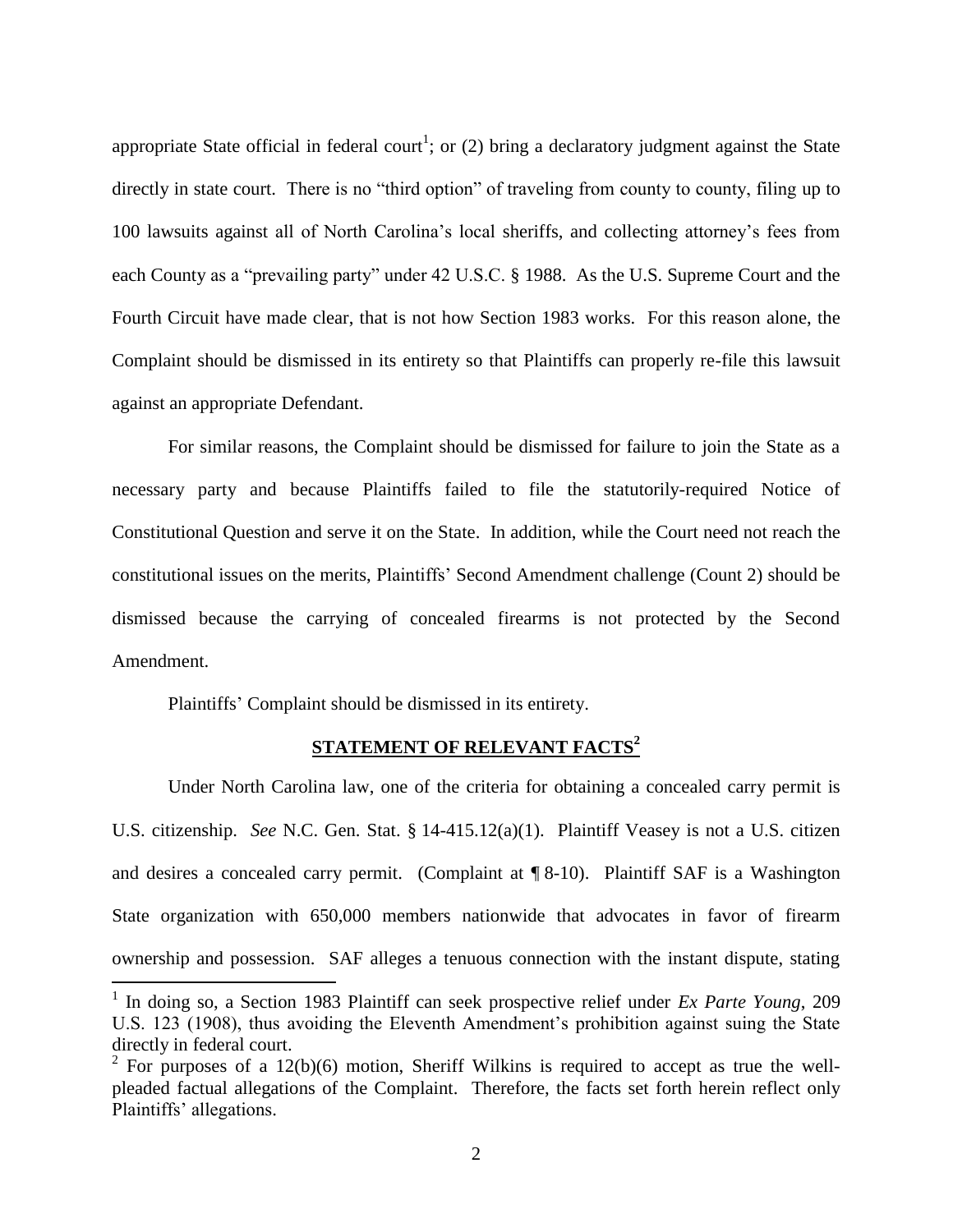that "[m]embers of SAF who are legal residents yet non-citizens would carry loaded and functional concealed handguns in public for self-defense, but refrain from doing so because they understand it is impossible for a non-citizen to obtain a concealed carry permit." *Id.* at ¶ 14.

Under North Carolina's comprehensive regulatory scheme for concealed carry permits, the local sheriff in each county is required to process applications and apply the State's eligibility criteria. *See generally* N.C. Gen. Stat. § 14-415.10, et seq. If the applicant is not a U.S. citizen, then State law requires the sheriff to deny the permit. *See* N.C. Gen. Stat. § 14-415.15(c) (requiring that the "application for a permit *shall* be denied [by the sheriff] if the applicant fails to qualify under the criteria listed in this Article") (emphasis added).

Sheriff Wilkins is the Sheriff of Granville County. Therefore, Sheriff Wilkins is "charged with" enforcing N.C. Gen. Stat. § 14-415.12(a)(1). (Complaint at  $\P$  16). As required by State law, Sheriff Wilkins could not and cannot issue Plaintiff Veasey a concealed carry permit because she is not a U.S. citizen and therefore does not meet the eligibility criteria under N.C. Gen. Stat.§ 14-415.12(a)(1). (Complaint at ¶ 12). Nevertheless, Plaintiff Veasey "attempt[ed] to apply for a concealed carry permit." *Id.* In an effort to help Plaintiff Veasey save herself the non-refundable application fee, Sheriff Wilkins' Office advised Plaintiff Veasey that under State law, she would be ineligible for a permit. *Id.* Plaintiffs then brought this lawsuit to challenge the constitutionality of N.C. Gen. Stat.§ 14-415.12(a)(1). Rather than sue the State or the appropriate State official, however, Plaintiffs sued only Sheriff Wilkins.

The Complaint makes clear that Plaintiffs are challenging State law, not a local ordinance or policy of Granville County or Sheriff Wilkins. The Complaint seeks an injunction enjoining "the State of North Carolina's prohibition . . . pursuant to N.C. Gen. Stat. § 14-415.12(a)(1)," *id.* at ¶ 1, challenges "the State's ban on non-citizens obtaining a concealed carry license," *id.* at ¶ 4,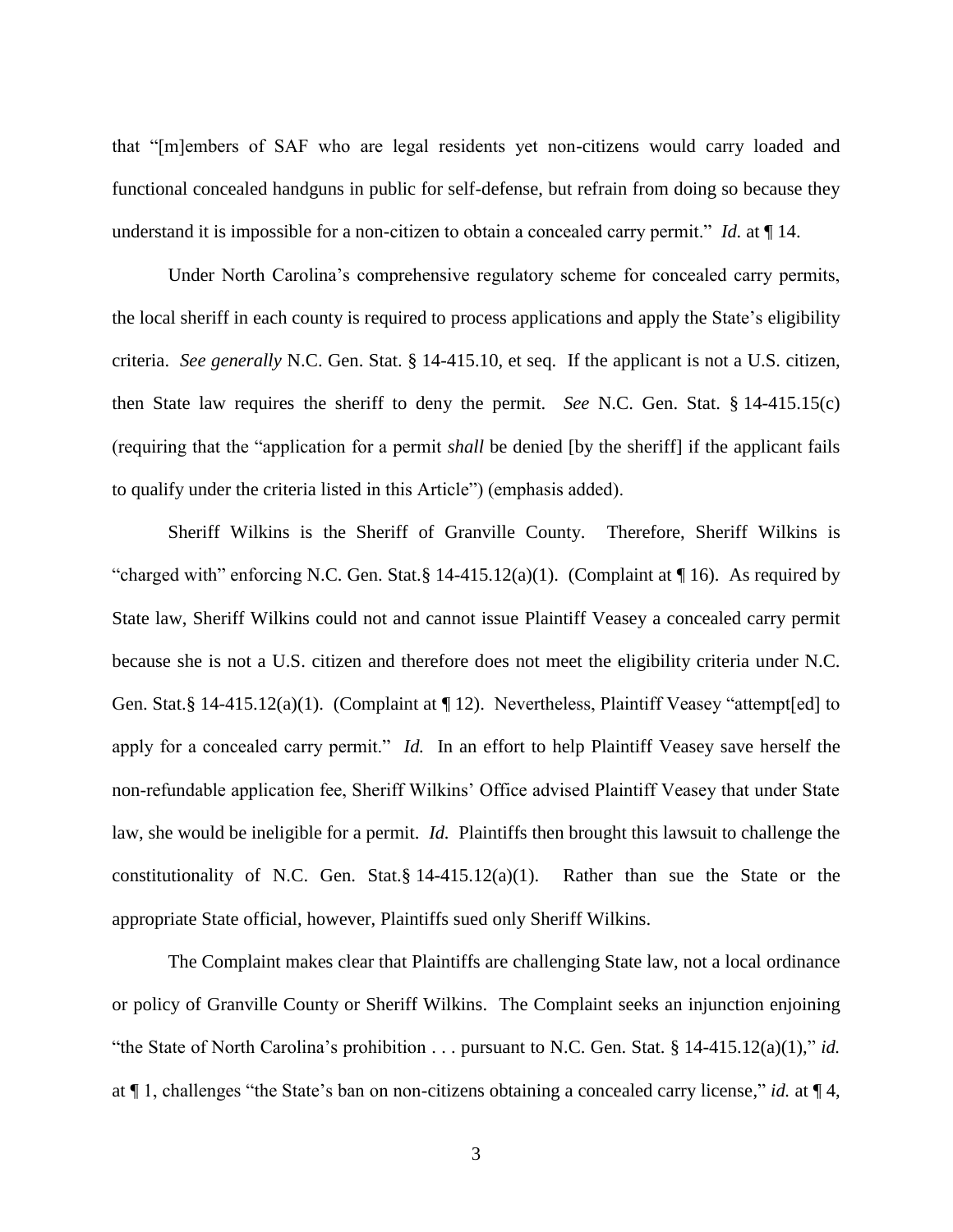alleges that the laws being challenged "were enacted in the State capital in this District," *id.* at ¶ 7, and alleges that it is "the laws of North Carolina" – and not Granville County – that prohibit Plaintiffs from obtaining a permit, *id.* at ¶ 3.

#### **STANDARD OF REVIEW**

"The purpose of a Rule 12(b)(6) motion is to test the sufficiency of a complaint." *Edwards v. City of Goldsboro*, 178 F.3d 231, 243 (4th Cir. 1999). A complaint must present "sufficient factual matter, accepted as true, to 'state a claim to relief that is plausible on its face.'" *Ashcroft v. Iqbal*, 556 U.S. 662, 678 (2009) (*quoting Bell Atl. Corp. v. Twombly*, 550 U.S. 544, 570 (2007)).

#### **ARGUMENT**

# **I. SECTION 1983 DOES NOT PERMIT PLAINTIFFS TO CHALLENGE THE CONSTITUTIONALITY OF A STATE STATUTE BY SUING ONE OF THE 100 LOCAL SHERIFFS WHO ARE REQUIRED TO ENFORCE IT.**

Under the U.S. Supreme Court's decision in *Monell v. Department of Social Services*, 436 U.S. 658 (1978), local government officials can only be sued under Section 1983 when they are acting pursuant to the local government's "policy or custom." *See id.* at 694; *see Hafer v. Melo*, 502 U.S. 21, 25 (1991) (holding that this requirement applies to Section 1983 actions against local officials "[b]ecause the real party in interest in an official-capacity suit is the governmental entity and not the named official," and therefore "the entity's policy or custom must have played a part in the violation of federal law"); *L.A. County v. Humphries*, 562 U.S. 29, 451 (2010) (holding that the local "policy or custom" requirement applies to Section 1983 lawsuits where, as here, the plaintiff seeks prospective injunctive relief as opposed to damages).

Therefore, as the Fourth Circuit and other Circuits have made clear, a local government official cannot be held liable under Section 1983 for merely enforcing State law because this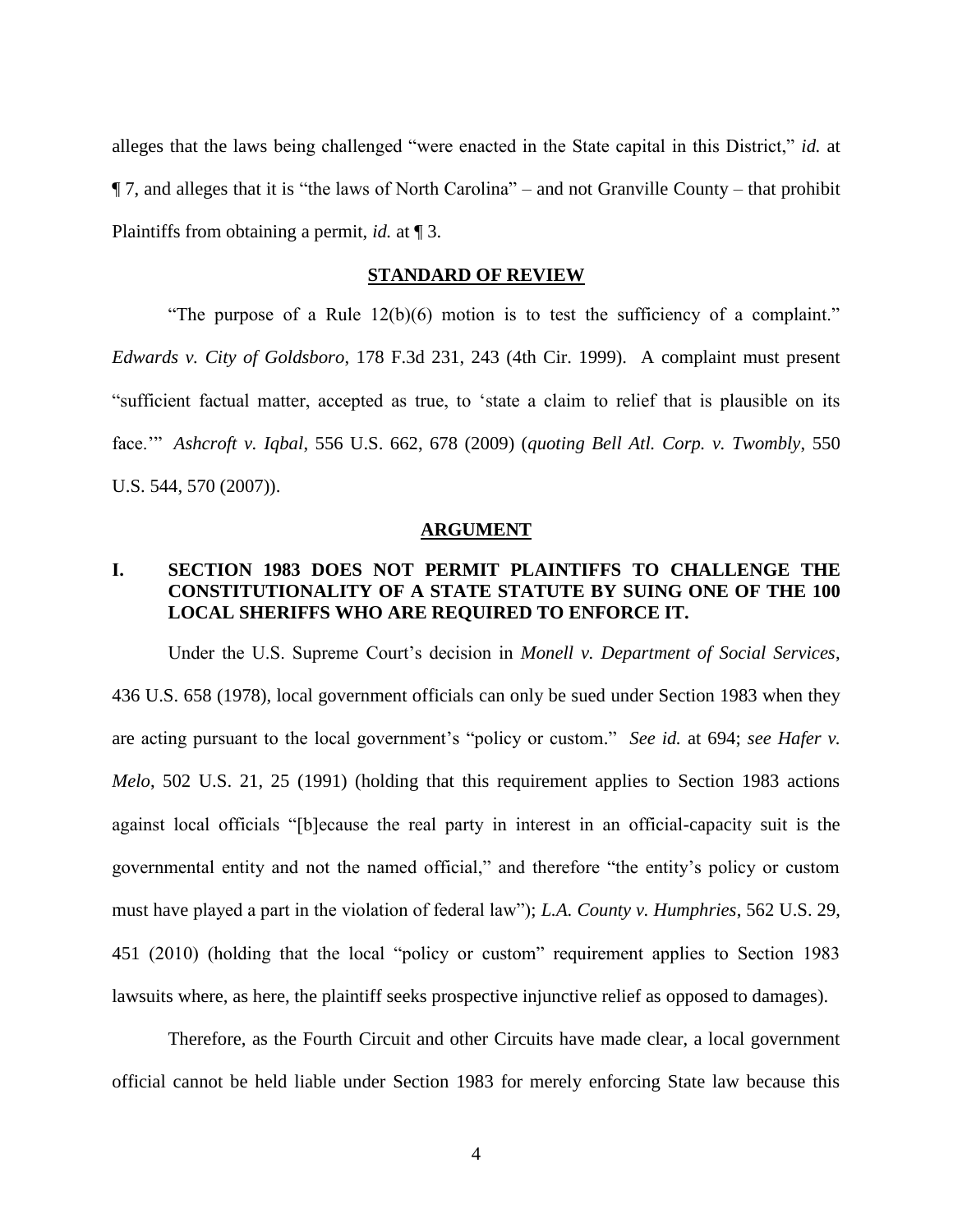does not constitute a "policy or custom" of the local government. *Bockes v. Fields*, 999 F.2d 788, 791 (4th Cir. 1993), *cert. denied*, 510 U.S. 1092 (1993); *Vives v. City of New York*, 524 F.3d 346, 351-352 (2d Cir. 2008) (summarizing decisions and noting that the Fourth Circuit in *Bockes*, as well as the Seventh, Ninth, Tenth, and Eleventh Circuits, are all in agreement that local governments cannot be held liable for merely enforcing mandatory state law over which they have no discretion); Schwartz & Kirklin, *Section 1983 Litigation: Claims and Defenses*, § 7.09 at 7-57 (citing *Bockes* as one of many decisions holding that "[t]he mere fact that a municipality enforces state law does not justify the imposition of Section 1983 municipal liability"); *see also, e.g.*, *Whitesel v. Sengenberger*, 222 F.3d 861, 872 (10th Cir. 2000) (holding that local government officials "cannot be liable for merely implementing a policy created by the State"); *West v. Congemi*, 28 F. Supp. 2d 385, 394-95 (E.D. La. 1998) (summarizing decisions and noting that "[t]he Fifth Circuit has long recognized that simply following the mandatory dictates of state law cannot form a predicate for *Monell* liability").

This well-settled aspect of Section 1983 jurisprudence rests on two important policies. First, it faithfully tracks the U.S. Supreme Court's decision in *Monell*. *See, e.g.*, *Surplus Store & Exchange, Inc. v. City of Delphi*, 928 F.2d 788, 791-92 (7th Cir. 1991) ("If the language and standards from *Monell* are not to become a dead letter, such a 'policy' [of enforcing state law] simply cannot be sufficient to ground liability against a municipality."). Second, it "has the virtue of minimizing the occasions on which federal constitutional law, enforced through section 1983, puts local government at war with state government." *See, e.g.*, *Bethesda Lutheran Homes and Services, Inc. v. Leean*, 154 F.3d 716, 718 (7th Cir. 1998).

Thus, in *Bockes*, the Fourth Circuit held that a county in Virginia could not be liable under Section 1983 for merely enforcing Virginia state law. *Bockes* at 791. There, the County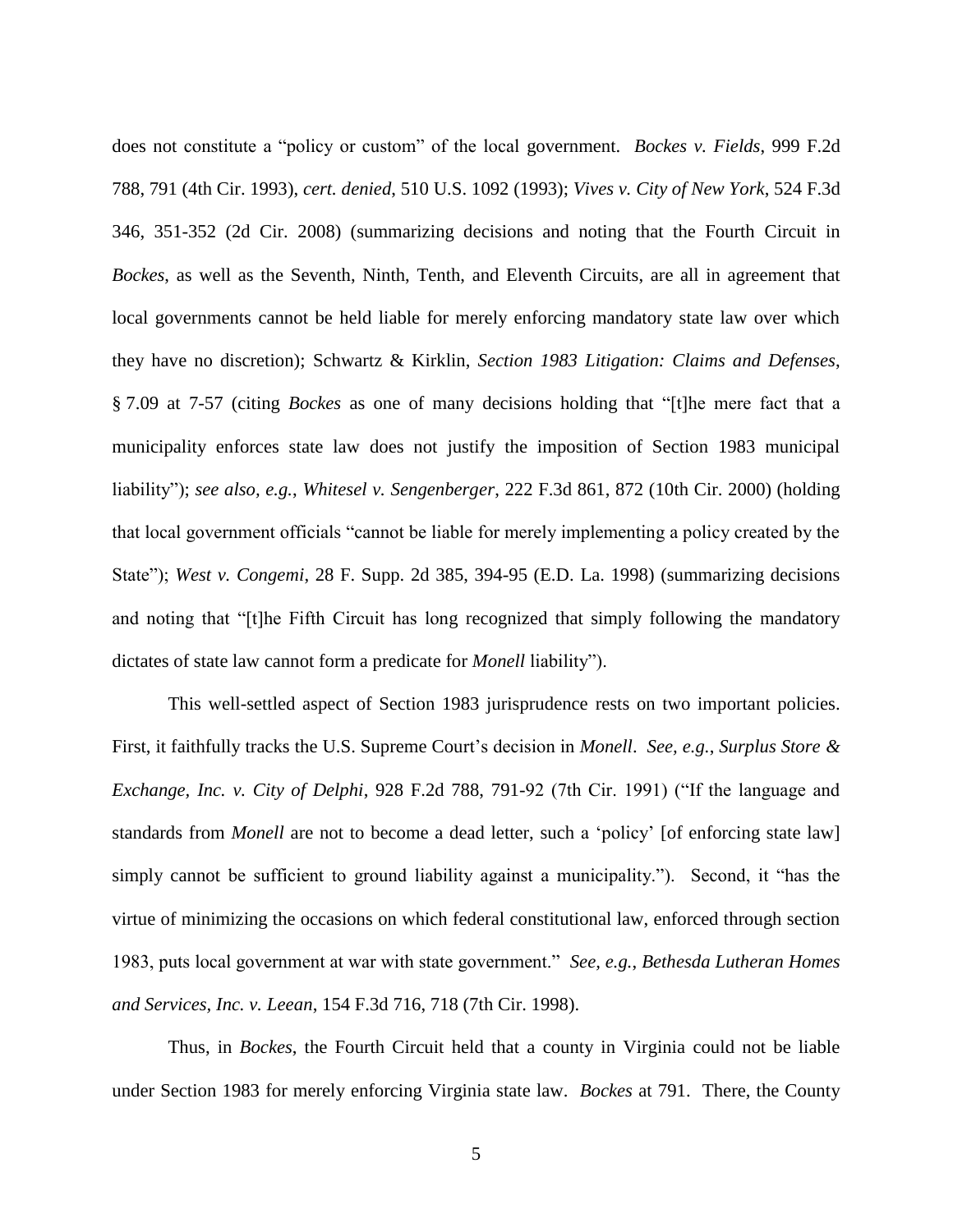had fired an employee pursuant to termination procedures and criteria that were prescribed by the

State. Even though the State procedures allowed the County Board some degree of discretion,

the Fourth Circuit held that there could be no Section 1983 liability under *Monell*. *Id.* As the

Court explained:

The district court found the Board's firing of Ms. Bockes to represent the 'official policy' of Grayson County, because the County had the power to hire and fire the members of the Board. The County argues that this analysis is misfocused, because the Commonwealth, not the County, sets personnel policy for the Board.

We agree with the County. . . . In Virginia, neither the County nor the local boards have authority to set 'general goals and programs' for social services personnel; that authority is reserved for the State Board. *See* Va. Code §§ 63.1- 26. The State Board has wielded this authority by publishing a comprehensive personnel handbook, which the local boards must follow. Among other things, this handbook requires the local boards to apply merit criteria in their personnel decisions. It even prescribes the grievance procedure that Ms. Bockes used in this case. In short, the Grayson County Board enjoyed its discretion to fire Ms. Bockes at the prerogative of and within the constraints imposed by the Commonwealth. Such bounded, state-conferred discretion is not the 'policymaking authority' for which a county may be held responsible under § 1983.

*Id.* 

Here, the Plaintiffs' lawsuit is even more unfounded than the action rejected by the Fourth Circuit in *Bockes*. At least in *Bockes* the plaintiffs had a good faith argument that because State law gave the county some degree of discretion, the county was involved in a "policymaking" decision under *Monell*. Even then, the Fourth Circuit had little difficulty rejecting that argument. Here, the Complaint does not even allege that Sheriff Wilkins has any discretion to exercise in the decision of whether to issue a permit. Indeed, under North Carolina law, he does not.

As the Complaint admits, the State's comprehensive regulatory scheme for concealed carry permits requires local sheriffs to apply certain eligibility criteria. Complaint at ¶ 16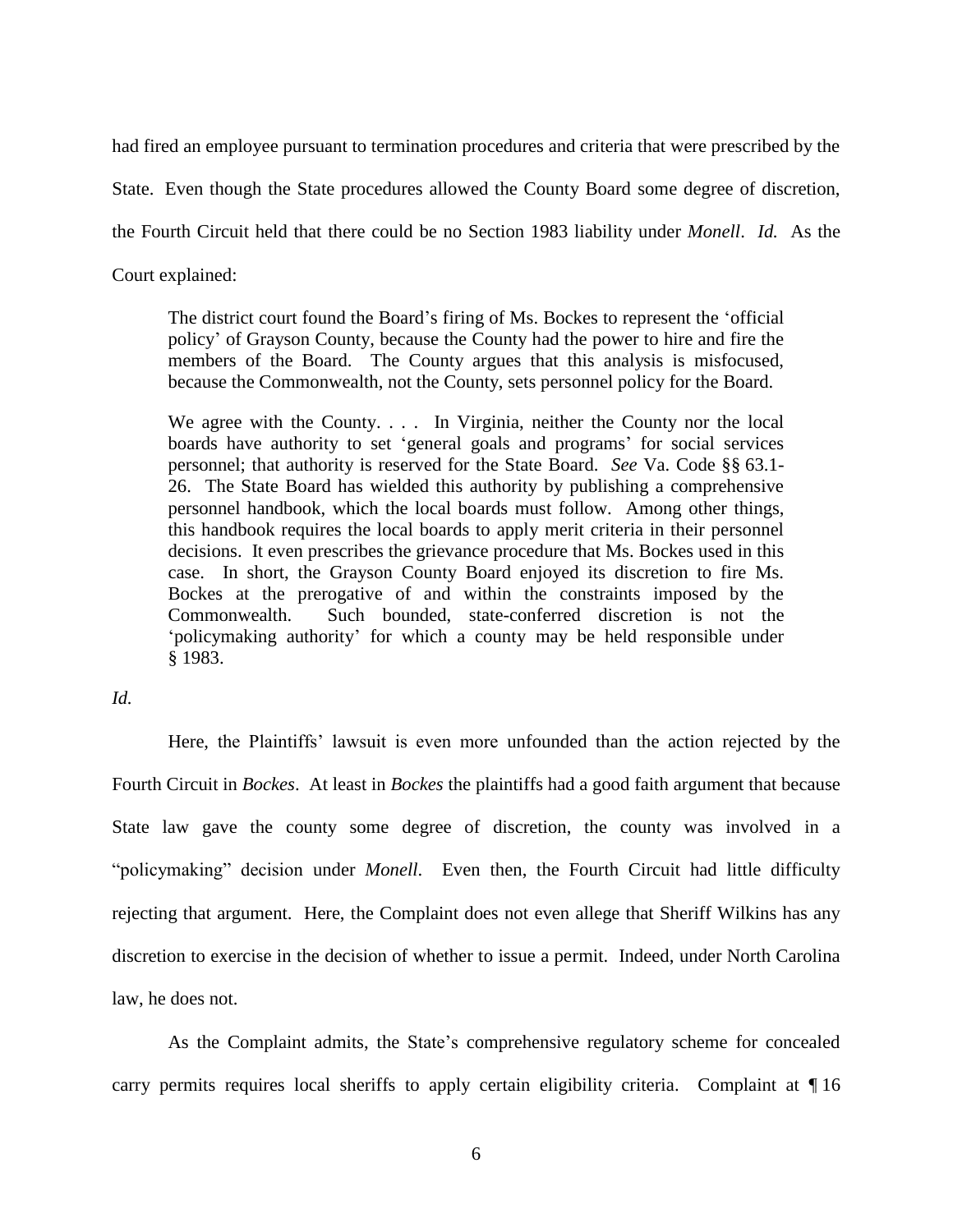(admitting that Sheriff Wilkins is the "authority charged [by the State] with processing and issuing concealed carry permit applications" and is merely "responsible for enforcing certain of North Carolina's laws, customs, practices, and policies, specifically including N.C. Gen. Stat. § 14-415.12(a)(1)"); *see generally* N.C. Gen. Stat. § 14-415.10, et seq. One of these criteria is that the applicant must be a U.S. citizen. N.C. Gen. Stat. § 14-415.15(a) (listing "citizenship" as the first of various "criteria"). If the applicant is not a U.S. citizen, then State law *requires* the sheriff to deny the permit. *See* N.C. Gen. Stat. § 14-415.15(c) (requiring that the "application for a permit *shall* be denied [by the sheriff] if the applicant fails to qualify under the criteria listed in this Article").

Just as Sheriff Wilkins has no choice in the matter, Plaintiffs' failure to sue the proper party results in a similar dilemma: Sheriff Wilkins has no option for resolving this case through settlement. Sheriff Wilkins cannot issue concealed carry permits to non-U.S. citizens without violating State law, and even then, a stipulation to do so would be of questionable validity given that it is directly contrary to the express law and clear public policy of North Carolina. *See RL REGI N.C., LLC v. Lighthouse Cove, LLC*, No. 427PA13, 2014 N.C. LEXIS 587, 7-8 (N.C. Aug. 20, 2014) (stating the well-settled rule that "[a] contract which on its face involves illegal conduct will not be enforced"); *Cansler v. Penland*, 125 N.C. 578, 579, 34 S.E. 683, 684 (1899) (holding that a contract in which a sheriff authorized another to exercise certain duties of the sheriff was inherently illegal and unenforceable); *see also* N.C. Gen. Stat. § 14-415.15(c) (requiring that the "application for a permit *shall* be denied [by the sheriff] if the applicant fails to qualify under the criteria listed in this Article"). In addition, a decision by one County in North Carolina to stop enforcing State law that is enforced in the other 99 Counties would violate N.C. Gen. Stat. § 14-415.23 ("Statewide uniformity"), which prohibits any local "rules . . .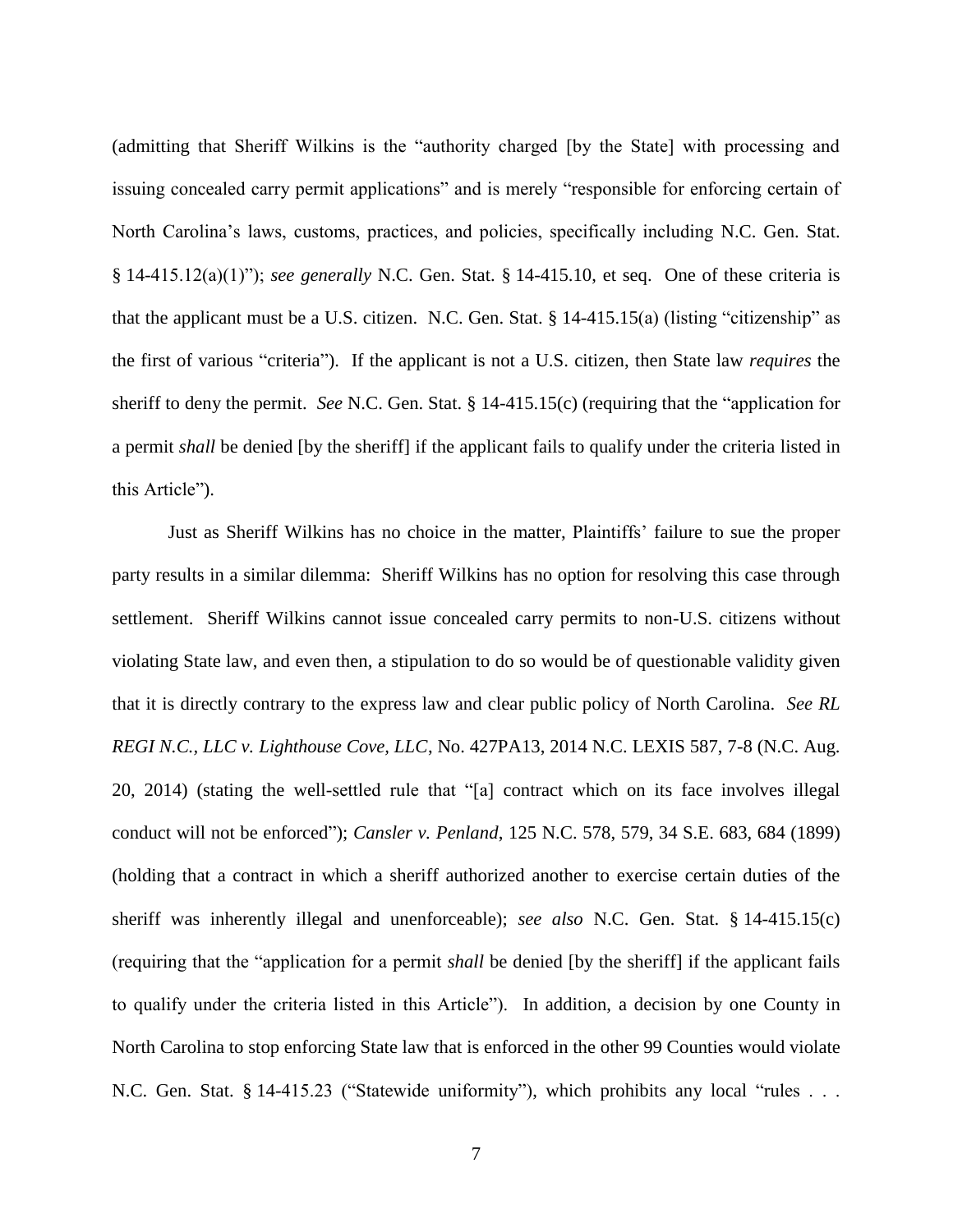concerning legally carrying a concealed handgun." *Id.* (providing that "[i]t is the intent of the General Assembly to prescribe a uniform system for the regulation of legally carrying a concealed handgun"). As described above, Section 1983 does not allow plaintiffs to extort local governments by putting them "at war with state government" in this manner. *Leean*, 154 F.3d at 718.

Moreover, settling this case with the Plaintiffs would render them "prevailing parties" under Section 1988. This would lead to a fundamentally unfair result in which the citizens of Granville County would be forced to pay Plaintiffs' attorneys' fees out of the County's general fund simply because their Sheriff complied with laws that the North Carolina General Assembly mandated him to follow. No decision of the U.S. Supreme Court or Fourth Circuit provides for local governments to be punished in this manner for properly respecting their subordinate status.

In sum, Sheriff Wilkins' mandatory compliance with State law does not give rise to Section 1983 liability under well-settled law. Plaintiffs may sue the State or its appropriate official, but they may not sue the local sheriff under Section 1983 for merely enforcing State law. The Complaint should be dismissed in its entirety on these grounds alone.

### **II. THE COMPLAINT SHOULD BE DISMISSED FOR FAILURE TO JOIN THE STATE AS A NECESSARY PARTY.**

Rule 19 of the Federal Rules of Civil Procedure provides:

- (a) Persons Required to Be Joined if Feasible
- (1) *Required Party.* A person who is subject to service of process and whose joinder will not deprive the court of subject-matter jurisdiction must be joined as a party if . . . that person claims an interest relating to the subject of the action and is so situated that disposing of the action in the person's absence may . . . as a practical matter impair or impede the person's ability to protect the interest.

Fed. R. Civ. P. 19(a)(1)(B)(i).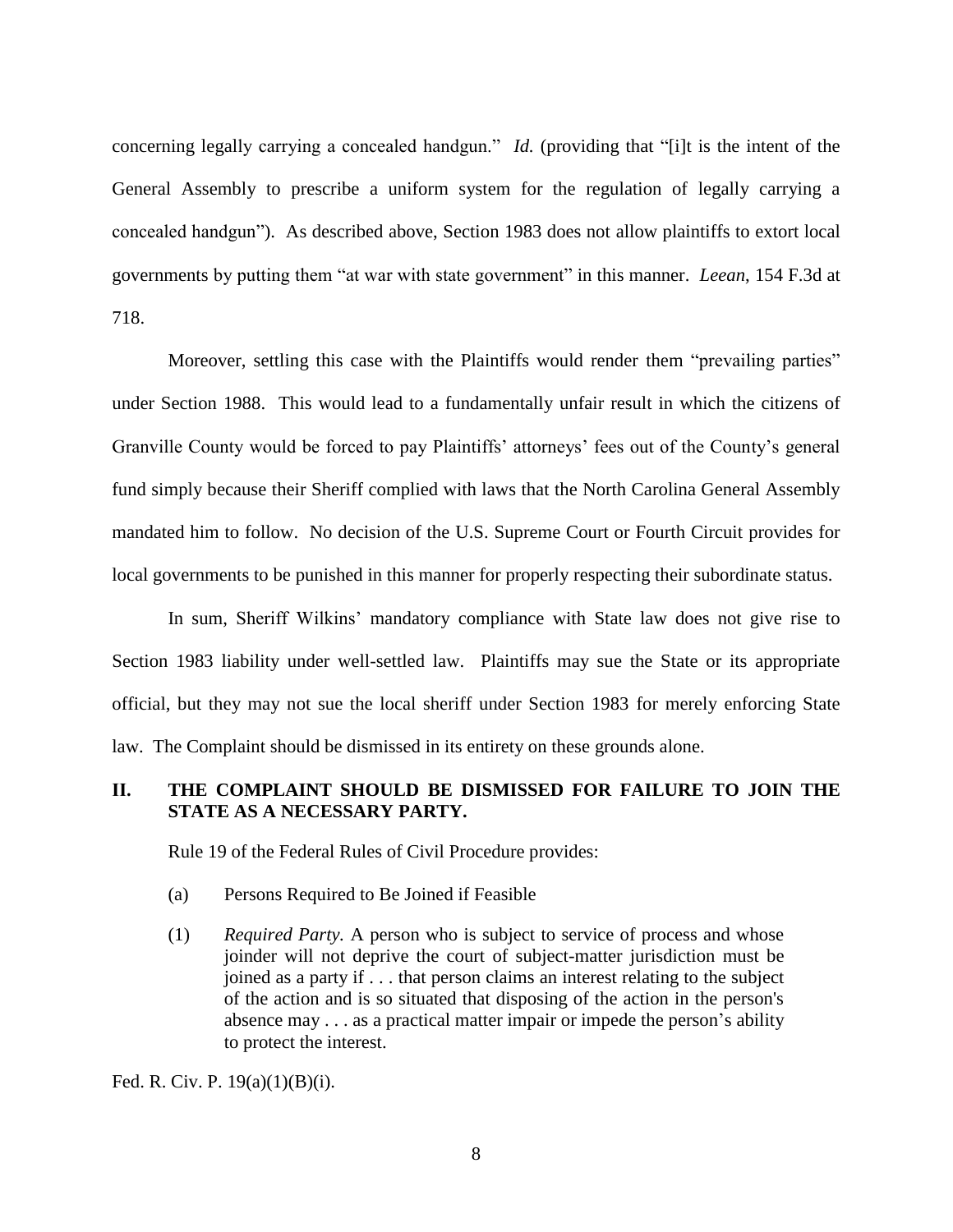Here, for the same reasons described above as to why the statute being challenged is the law and policy of the State and not of Sheriff Wilkins and Granville County, the State is a necessary party to the instant lawsuit. It is axiomatic that the State has an interest in attempting to preserve the constitutionality of a comprehensive state regulatory scheme enacted by its General Assembly and, likewise, that disposing of this action in the State's absence may impair the State's ability to protect that interest. However, "the Eleventh Amendment bars the State's joinder. This is so even if the State is a necessary party under Rule 19." *Stone v. Pepmeyer*, 2011 U.S. Dist. LEXIS 45746, at \*6 (C.D. Ill. Apr. 28, 2011). Thus, when the State is a necessary party, "there [are] only two options since the State cannot be joined: (1) carry on without the State; or (2) dismiss the action entirely." *Id.* at \*6-7. In determining which option is appropriate, the Court must consider the criteria set forth in Rule 19(b).

Rule 19(b) provides:

If a person who is required to be joined if feasible cannot be joined, the court must determine whether, in equity and good conscience, the action should proceed among the existing parties or should be dismissed. The factors for the court to consider include:

- (1) the extent to which a judgment rendered in the person's absence might prejudice that person or the existing parties;
- (2) the extent to which any prejudice could be lessened or avoided by:
	- (A) protective provisions in the judgment;
	- (B) shaping the relief; or
	- (C) other measures;
- (3) whether a judgment rendered in the person's absence would be adequate; and
- (4) whether the plaintiff would have an adequate remedy if the action were dismissed for nonjoinder.

Fed. R. Civ. P. 19(b).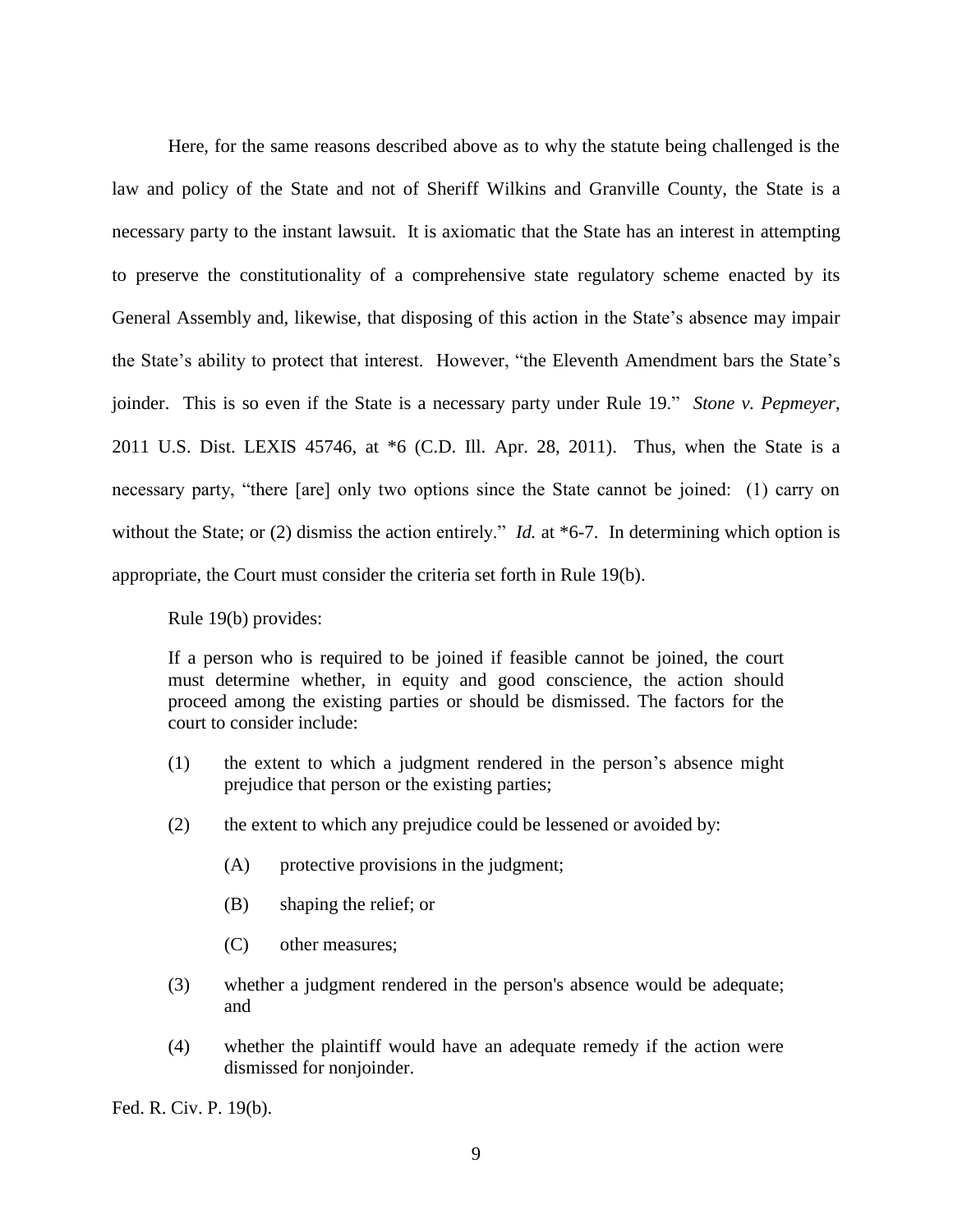Each of these criteria weigh heavily in favor of dismissing the action to allow Plaintiffs to re-file this lawsuit against the appropriate State official of their choosing under *Ex Parte Young*. *See id.*, 209 U.S. 123 (allowing a plaintiff to ostensibly sue the State in federal court without Eleventh Amendment concerns by bringing an action for prospective injunctive relief against an appropriate State official). First, a judgment in Plaintiffs' favor would strike down the State's regulatory scheme for concealed carry permits without an opportunity for the State to defend the constitutionality of its own laws. Second, this prejudice cannot be lessened or avoided by protective provisions in the judgment, shaping the relief, or other measures because the State has expressly stated its intent to maintain statewide uniformity in the application of the laws at issue. *See* N.C. Gen. Stat. § 14-415.23 ("Statewide uniformity") (providing that "[i]t is the intent of the General Assembly to prescribe a uniform system for the regulation of legally carrying a concealed handgun"). Finally, and most importantly, Plaintiffs would have an adequate remedy if the action were dismissed for non-joinder because they would be afforded an opportunity to do what every other civil rights plaintiff does when challenging the constitutionality of a State law: sue the State through its appropriate official under *Ex Parte Young*, seek a declaration that the State law is unconstitutional, and seek injunctive relief to enjoin its enforcement. This is not only an adequate remedy, it is the only appropriate remedy.

For these reasons, and to the extent the Court reaches this issue, this action should be dismissed for failure to join the State as a necessary party.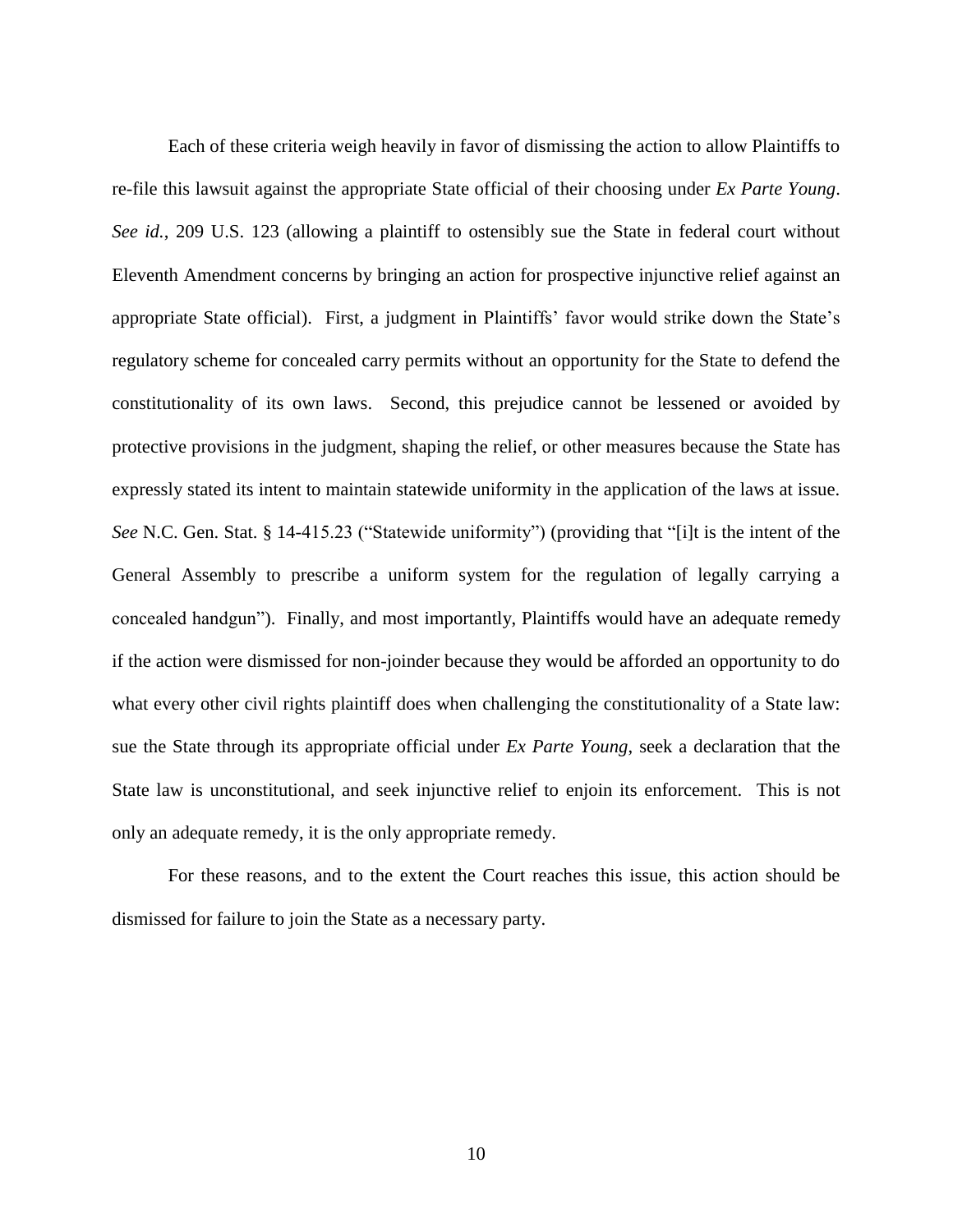## **III. PLAINTIFFS HAVE FAILED TO COMPLY WITH THE STATUTORY NOTICE REQUIREMENTS FOR CHALLENGING THE CONSTITUTIONALITY OF A STATE STATUTE.**

Consistent with their failure to bring this action against an appropriate State official,

Plaintiffs have failed to comply with the basic notice requirements for challenging the

constitutionality of a State statute. Rule 5.1 of the Federal Rules of Civil Procedure provides:

A party that files a pleading, written motion, or other paper drawing into question the constitutionality of a federal or state statute must promptly . . . file a notice of constitutional question stating the question and identifying the paper that raises it, if . . . a state statute is questioned and the parties do not include the state, one of its agencies, or one of its officers or employees in an official capacity; and . . . serve the notice and paper on . . . the state attorney general if a state statute is questioned – either by certified or registered mail or by sending it to an electronic address designated by the attorney general for this purpose.

Fed. R. Civ. P. 5.1.

The Rule provides that after the Notice is filed, the district court "must under 28 U.S.C.

§ 2403, certify to the appropriate attorney general that a statute has been questioned." *Id.*

In turn, 28 U.S.C. 2403 provides:

In any action, suit, or proceeding in a court of the United States to which a State or any agency, officer, or employee thereof is not a party, wherein the constitutionality of any statute of that State affecting the public interest is drawn in question, the court shall certify such fact to the attorney general of the State, and shall permit the State to intervene for presentation of evidence, if evidence is otherwise admissible in the case, and for argument on the question of constitutionality. The State shall, subject to the applicable provisions of law, have all the rights of a party and be subject to all liabilities of a party as to court costs to the extent necessary for a proper presentation of the facts and law relating to the question of constitutionality.

*Id.* at (b).

Together, these provisions require Plaintiffs to file a Notice of Constitutional Question with the North Carolina Attorney General giving notice that the constitutionality of a State statute is questioned under circumstances in which neither the State nor one of its officers in an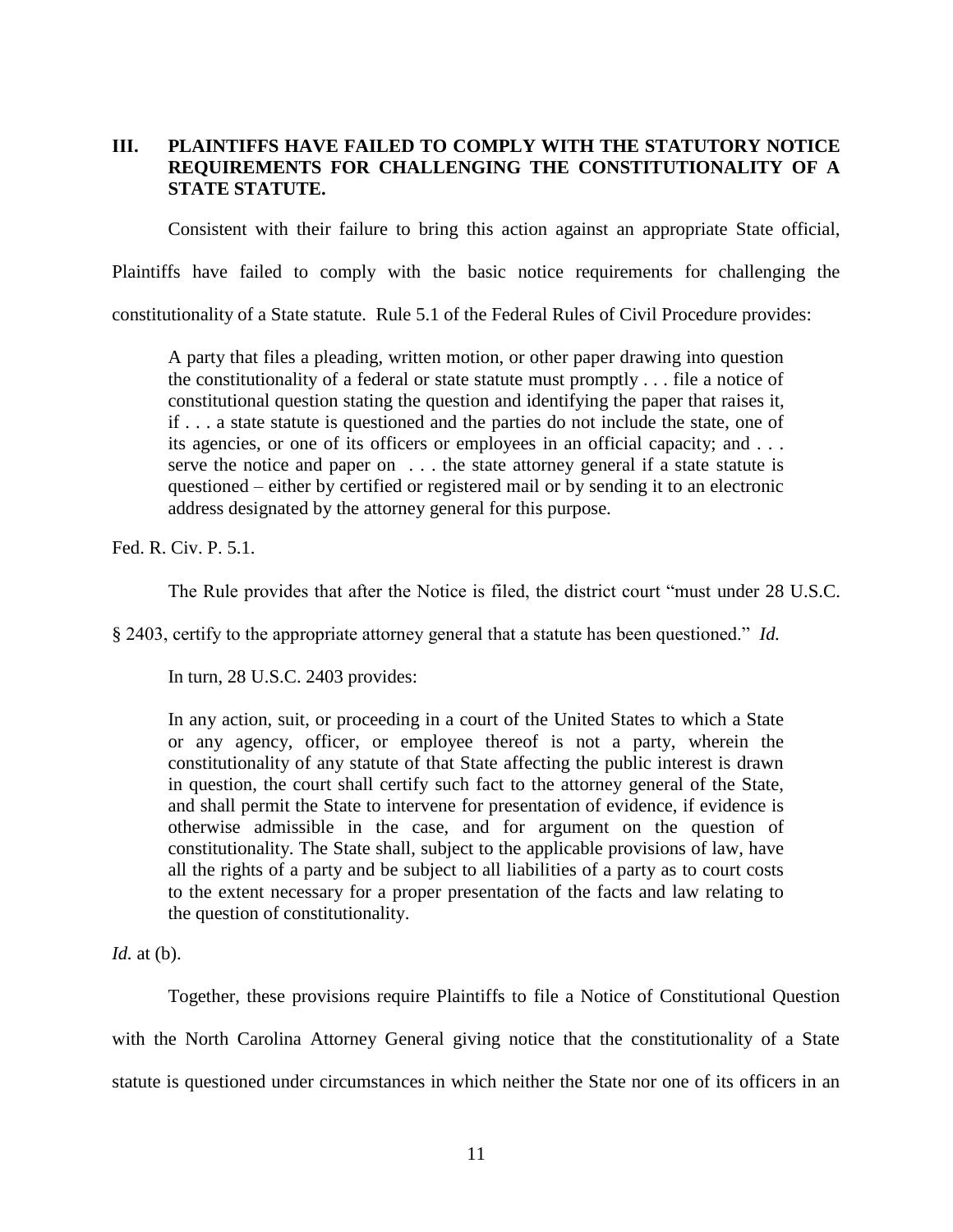official capacity was named in the action. The Plaintiffs failed to do so when they filed the Complaint. They have failed to do so in the three months since the Complaint was filed.

Accordingly, to the extent the Court reaches this issue, the Complaint should be dismissed without prejudice to afford Plaintiffs an opportunity to properly file and serve the requisite Notice of Constitutional Question with the North Carolina Attorney General along with their Complaint.

# **IV. EVEN IF SHERIFF WILKINS WERE THE ONLY PROPER DEFENDANT IN THIS ACTION, COUNT 2 OF THE COMPLAINT SHOULD BE DISMISSED BECAUSE THERE IS NO SECOND AMENDMENT RIGHT TO CARRY A CONCEALED WEAPON.**

For the reasons set forth above, the Court need not reach this constitutional issue. Should it do so, however, Plaintiffs' Second Amendment challenge (Count 2) should be dismissed.

The Fourth Circuit has "refrain[ed] from any assessment of this constitutional issue, but has noted other decisions holding that "[t]he carrying of concealed firearms is not protected by the Second Amendment." *Woollard v. Gallagher*, 712 F.3d 865, 875 (4th Cir. 2013) (quoting *Peterson v. Martinez*, 707 F.3d 1197, 1201 (10th Cir. 2013)); *District of Columbia v. Heller*, 554 U.S. 570, 584 (2008) (recognizing that the second Amendment does not confer a "right to keep a weapon whatsoever in any manner whatsoever and for whatever purpose" and acknowledging that courts had previously "held that prohibitions on carrying concealed weapons were lawful under the Second Amendment and state analogues"). The North Carolina Court of Appeals has also examined this precise issue and held that N.C. Gen. Stat. § 14-415.12 does not violate the Second Amendment because it does not impose "a burden on conduct falling within the scope of the Second Amendment's guarantee." *Kelly v. Riley*, 733 S.E.2d 194, 199 (N.C. Ct. App. 2012) (citing *Robertson v. Baldwin*, 165 U.S. 275, 281-82 (1897)) (noting that "the Supreme Court has recognized that the Second Amendment right to keep and bear arms is not infringed by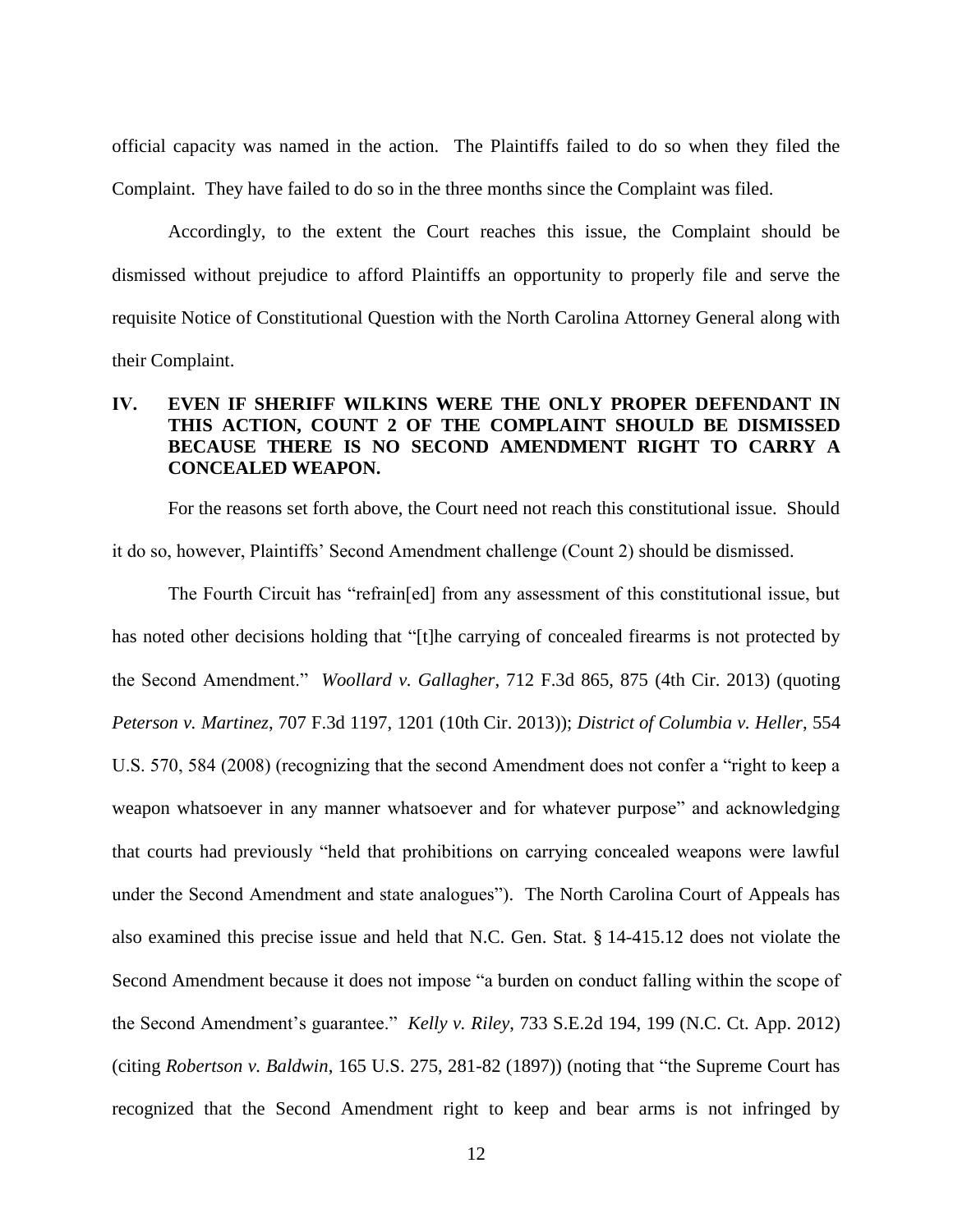prohibitions against carrying concealed weapons"). Accordingly, N.C. Gen. Stat. § 14-415.12 does not implicate Second Amendment rights as a matter of law.

For this additional reason, Plaintiffs' Second Amendment challenge (Count 2) should be dismissed.

### **CONCLUSION**

For the foregoing reasons, Sheriff Wilkins respectfully requests that the Court dismiss the

Complaint.

Respectfully submitted the 24th day of September, 2014.

# **HOPPER HICKS & WRENN, PLLC**

### **POYNER SPRUILL LLP**

By: s/ James C. Wrenn, Jr. James C. Wrenn, Jr. Granville County Attorney N.C. State Bar No. 29528 jcw@hopperhickswrenn.com 111 Gilliam Street Oxford, NC 27565 Telephone: 919.693.8161 Facsimile: 919.693.9938

COUNSEL FOR DEFENDANT

By: s/ Andrew H. Erteschik Andrew H. Erteschik N.C. State Bar No. 35269 aerteschik@poyners.com P.O. Box 1801 Raleigh, NC 27602-1801 Telephone: 919.783.2895 Facsimile: 919.783.1075

ATTORNEYS FOR DEFENDANTS